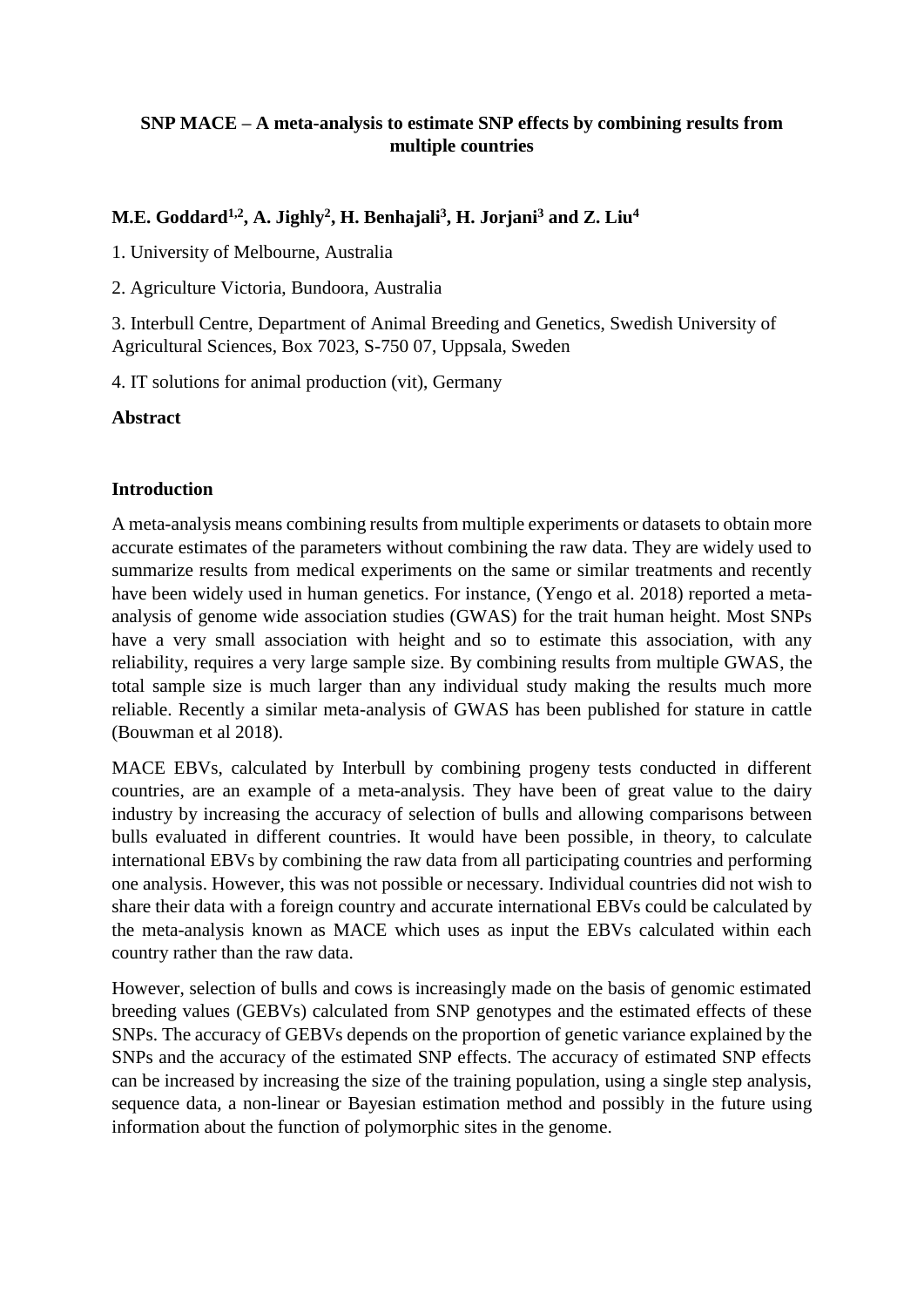In some countries, some breeds will soon have very large training populations for some traits (e.g. Holsteins in USA for milk yield). However, there will be many breeds, countries and traits where the size of the training population will always be limiting the accuracy. This applies to important traits such as feed efficiency or countries with small dairy industries and numerically small breeds. By combining data over countries and breeds we could increase the accuracy of SNP effects and therefore GEBVs.

This paper describes how this can be done and describes a project to test the feasibility of Interbull offering a new service to combine SNP solutions across countries.

### **Methods**

### **An international SNP model**

Our multi-trait BLUP model assumes that the effects of a SNP in countries i and j  $(g_i \text{ and } g_j)$ are genetically correlated with the same correlation as the genetic correlation between true breeding values in the different countries. Within country i  $(i = 1, \ldots, c)$  the SNP effects are estimated as g<sup>i</sup>

where g<sup>i</sup> is a vector of estimated national SNP effects of country *i*.

For the sake of simplicity, we assume that the input national SNP effect estimates for country *i* are estimated with a SNP BLUP model (Liu et al., 2016) that would be equivalent to:

$$
\mathbf{y}_i = \mu_i \mathbf{1} + \mathbf{Z}_i \mathbf{g}_i + \mathbf{e}_i
$$
 [1]

where  $\mathbf{y}_i$  is a vector of phenotypes (deregressed proofs) of reference animals corrected for all but additive genetic effects of an original genomic model;  $\mu_i$  is a general mean of country *i*; 1 is a vector of 1s;  $\mathbf{Z}_i$  represents the design matrix for genotypes of reference animals. Genotypic values of reference animals take 3 possible values (VanRaden, 2008):  $2-2p_j$ ,  $1-2p_j$  and  $0 - 2p_j$  for genotypes AA, AB or BB, respectively,  $p_j$  represents allele frequency of SNP marker *j* ( $j=1, \ldots, m$ );  $e_i$  is a vector of residual effects for the reference animals with a (co)variance matrix:

$$
\left[\text{var}(\mathbf{e}_i)\right]^{-1} = \mathbf{R}_i^{-1} = diag\{n_{ik}\sigma_{e_i}^{-2}\}\tag{2}
$$

with  $\sigma_e^2$  $\sigma_{e_i}^2$  representing error variance of country *i* and  $n_{ik}$  represents the daughter contribution of reference animal *k* in country *i* based on the reliabilities of the bull and its parents.

Under the SNP BLUP model (Liu et al., 2016) SNP effects are distributed as:

$$
var(\mathbf{g}_i) = \mathbf{B}_i \sigma_i^2
$$
 [3]

where 
$$
\mathbf{B}_i = \frac{1}{\sum_j 2p_{ij}(1-p_{ij})}\mathbf{I} = \theta_i \mathbf{I}
$$
 (VanRaden, 2008) [4]

 $\sigma_i^2$  represents variance of direct genomic values (DGV) of country *i*.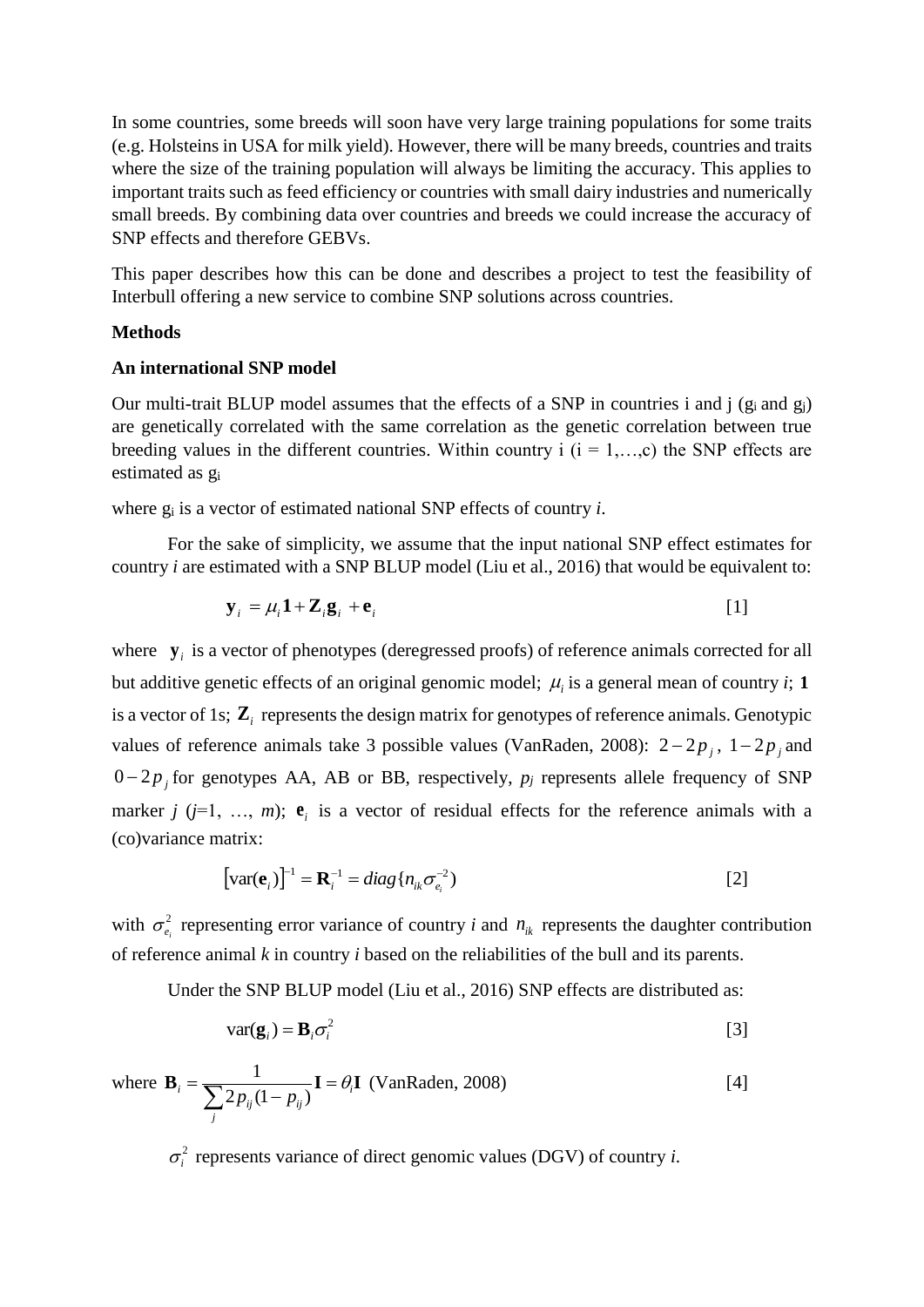Please note that DGV represents the sum of all SNP effects:

$$
DGV_{ik} = \mathbf{z}_{ik}\mathbf{g}_i
$$
 [5]

where DGV<sub>ik</sub> is direct genomic value for animal k;  $z_{ik}$  is a row in the design matrix  $\mathbf{Z}_{i}$ corresponding to the animal *k*.

Mixed model equations (MME) can be set up equivalently as if the SNP effects of the country were estimated with:

$$
\begin{bmatrix} \mathbf{1}^{\mathsf{T}} \mathbf{R}_{i}^{-1} \mathbf{1} & \mathbf{1}^{\mathsf{T}} \mathbf{R}_{i}^{-1} \mathbf{Z}_{i} \\ \mathbf{Z}_{i}^{\mathsf{T}} \mathbf{R}_{i}^{-1} \mathbf{1} & \mathbf{Z}_{i}^{\mathsf{T}} \mathbf{R}_{i}^{-1} \mathbf{Z}_{i} + \sigma_{i}^{-2} \mathbf{B}_{i}^{-1} \end{bmatrix} \begin{bmatrix} \hat{\mu}_{i} \\ \hat{\mathbf{g}}_{i} \end{bmatrix} = \begin{bmatrix} \mathbf{1}^{\mathsf{T}} \mathbf{R}_{i}^{-1} \mathbf{y}_{i} \\ \mathbf{Z}_{i}^{\mathsf{T}} \mathbf{R}_{i}^{-1} \mathbf{y}_{i} \end{bmatrix}.
$$
 [6]

Note that the general mean  $\mu_i$  is expressed on the DGV, whereas it is usually expressed in national genomic evaluation on genomic breeding values (GEBV) which is the sum of DGV and RPG.

For the SNP MACE model [1], SNP effects from different countries have the following (co)variance matrix:

$$
\mathbf{var}\begin{bmatrix} \mathbf{g}_1 \\ \mathbf{g}_2 \\ \vdots \\ \mathbf{g}_c \end{bmatrix} = \begin{bmatrix} \sigma_1^2 \mathbf{B}_1 & \sigma_{12} \mathbf{B}_{12} & \cdots & \sigma_{1c} \mathbf{B}_{1c} \\ \sigma_2^2 \mathbf{B}_2 & \cdots & \sigma_{2c} \mathbf{B}_{2c} \\ \vdots & \ddots & \vdots \\ \text{symm.} & \sigma_c^2 \mathbf{B}_c \end{bmatrix} = \mathbf{G} \qquad [7]
$$

and its inverse matrix is:

$$
\mathbf{G}^{-1} = \begin{bmatrix} \mathbf{G}^{11} & \mathbf{G}^{12} & \cdots & \mathbf{G}^{1c} \\ \mathbf{G}^{22} & \cdots & \mathbf{G}^{2c} \\ \vdots & \vdots & \vdots \\ \text{symm.} & \mathbf{G}^{cc} \end{bmatrix}
$$
 [8]

where  $\sigma_i^2$  $\sigma_{i,i^+}^2$  is DGV covariance between countries *i* and  $i^+$ . In order to guarantee sum of the SNP genetic covariances equal the total additive genetic covariance between the two countries, all the involving countries must code the three possible SNP genotypes in the same way, e.g.  $AA=2$ ,  $AB=1$  and  $BB=0$ .

Similar to the definition of matrix  $\mathbf{B}_i$  for country *i*, matrix  $\mathbf{B}_{i,i^*}$  for the two countries relies on the assumption that the same set of SNP markers are used in the two countries:

$$
\mathbf{B}_{i,i^*} = \frac{1}{\sqrt{\sum_{j} 2p_{ij}(1-p_{ij})} \sqrt{\sum_{j} 2p_{i^*j}(1-p_{i^*j})}} \mathbf{I} = \sqrt{\theta_i \theta_{i^*}} \mathbf{I}
$$
 [9]

It can be seen that matrix  $\mathbf{B}_{i,i^+}$  between the two countries is an identity matrix multiplied with a scalar as long as the two countries submit SNP effect estimates derived from the same set of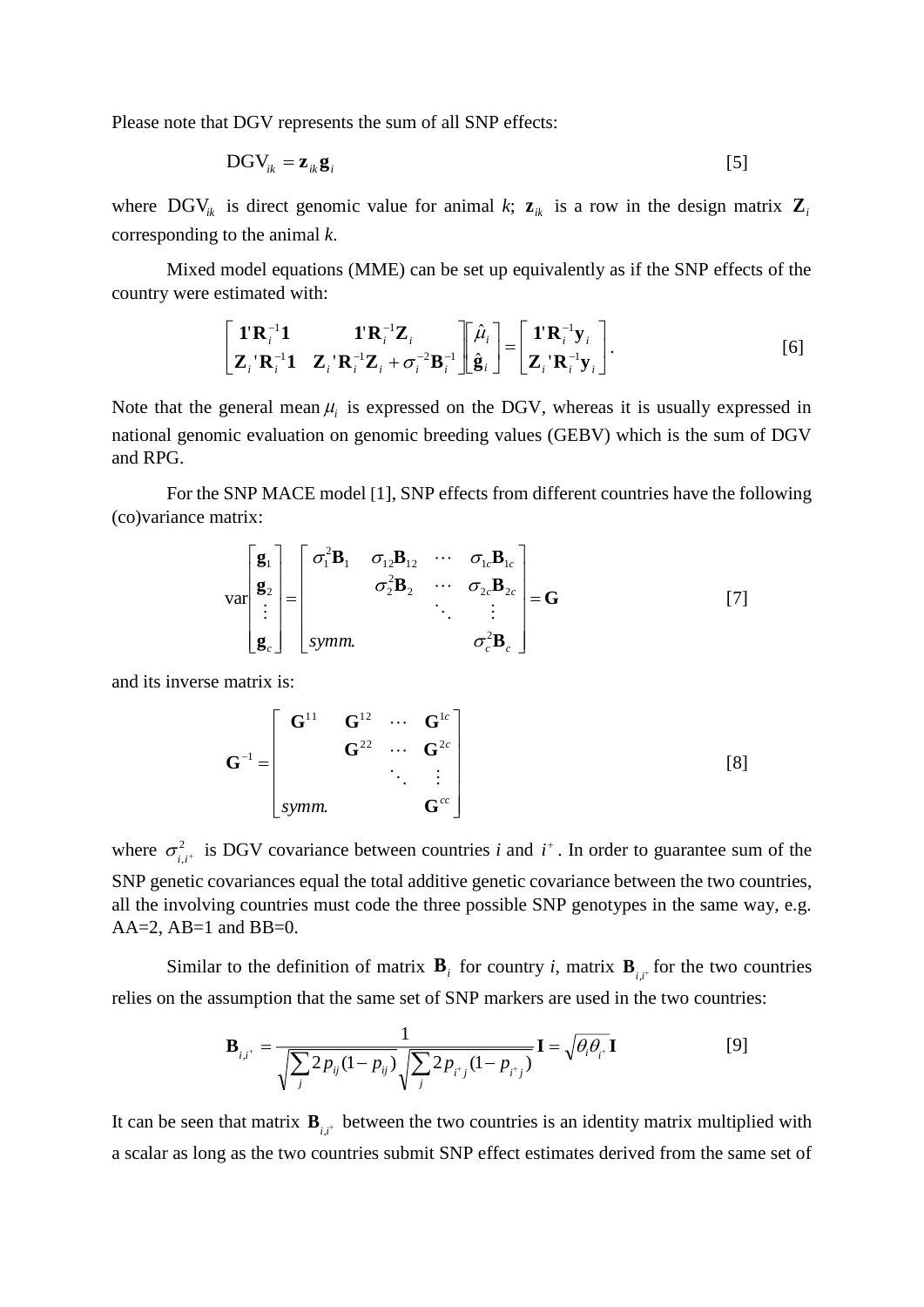SNP markers. Under the assumption of using the same set of SNP markers by all the *c* countries, the (co)variance matrix of the country SNP effects, Equation [8], becomes:

$$
\mathbf{G} = \text{var}\begin{bmatrix} \mathbf{g}_1 \\ \mathbf{g}_2 \\ \vdots \\ \mathbf{g}_c \end{bmatrix} = \begin{bmatrix} \sigma_1^2 \theta_1 \mathbf{I} & \sigma_{12} \sqrt{\theta_1 \theta_2} \mathbf{I} & \cdots & \sigma_{1c} \sqrt{\theta_1 \theta_c} \mathbf{I} \\ \sigma_2^2 \theta_2 \mathbf{I} & \cdots & \sigma_{2c} \sqrt{\theta_2 \theta_c} \mathbf{I} \\ \vdots & \vdots & \vdots \\ \text{symm.} & \sigma_c \theta_c \mathbf{I} \end{bmatrix} . \tag{10}
$$

#### **Estimation of SNP effects of the SNP MACE model**

The effects of the SNP MACE model [1] are estimated using mixed model equations:

$$
\begin{bmatrix}\n\mathbf{i} & \mathbf{R}_{i}^{-1} \mathbf{1} & \mathbf{1} \mathbf{R}_{i}^{-1} \mathbf{Z}_{i} \\
\mathbf{Z}_{i} \mathbf{R}_{i}^{-1} \mathbf{1} & \mathbf{Z}_{i} \mathbf{R}_{i}^{-1} \mathbf{Z}_{i}\n\end{bmatrix} + \begin{bmatrix}\n\mathbf{0} & \mathbf{0} \\
\mathbf{0} & \mathbf{G}^{ii}\n\end{bmatrix} \cdots\n\begin{bmatrix}\n\mathbf{0} & \mathbf{0} \\
\mathbf{0} & \mathbf{\Psi}_{ii}^{+}\n\end{bmatrix} + \begin{bmatrix}\n\mathbf{0} & \mathbf{0} \\
\mathbf{0} & \mathbf{G}^{ii}^{+}\n\end{bmatrix} \qquad \vdots \\
\mathbf{Z}_{i} \mathbf{R}_{i}^{-1} \mathbf{1} & \mathbf{Z}_{i} \mathbf{R}_{i}^{-1} \mathbf{Z}_{i} \\
\mathbf{Z}_{i} \mathbf{R}_{i}^{-1} \mathbf{1} & \mathbf{Z}_{i} \mathbf{R}_{i}^{-1} \mathbf{Z}_{i} \\
\mathbf{Z}_{i} \mathbf{R}_{i}^{-1} \mathbf{Z}_{i} \\
\mathbf{Z}_{i} \mathbf{R}_{i}^{-1} \mathbf{Z}_{i} \\
\mathbf{Z}_{i} \mathbf{R}_{i}^{-1} \mathbf{Z}_{i} \\
\mathbf{Z}_{i} \mathbf{R}_{i}^{-1} \mathbf{y}_{i}\n\end{bmatrix} = \begin{bmatrix}\n\mathbf{i} & \mathbf{R}_{i}^{-1} & \mathbf{j} & \mathbf{k} \\
\mathbf{j} & \mathbf{k} & \mathbf{k} \\
\mathbf{k} & \mathbf{k} & \mathbf{k} \\
\mathbf{k} & \mathbf{k} & \mathbf{k} \\
\mathbf{k} & \mathbf{k} & \mathbf{k} \\
\mathbf{k} & \mathbf{k} & \mathbf{k} \\
\mathbf{k} & \mathbf{k} & \mathbf{k} \\
\mathbf{k} & \mathbf{k} & \mathbf{k} \\
\mathbf{k} & \mathbf{k} & \mathbf{k} \\
\mathbf{k} & \mathbf{k} & \mathbf{k} \\
\mathbf{k} & \mathbf{k} & \mathbf{k} \\
\mathbf{k} & \mathbf{k} & \mathbf{k} \\
\mathbf{k} & \mathbf{k} & \mathbf{k} \\
\mathbf{k} & \mathbf{k} & \
$$

The residual (co)variances between countries *i* and  $i^+$ ,  $\Psi_{ii^+}$ , depends on the fact if the two countries use bull MACE phenotypes containing common daughter information in their national genomic evaluations. If the MACE EBV of reference bulls are used in national SNP effect estimation in countries  $i$  and  $i^+$ , the residual covariance can be defined as:

$$
\mathbf{\Psi}_{ii^+} = (\mathbf{Z}_i^{\top} \mathbf{R}_i^{-\frac{1}{2}}) (\mathbf{R}_{i^+}^{-\frac{1}{2}} \mathbf{Z}_{i^+})
$$
\n[12]

If the two countries use only national phenotypes for their SNP effect estimation, then

$$
\Psi_{ii^+} = 0 \tag{13}
$$

The residual covariance between the SNP effects of the two countries,  $\Psi_{ii^+}$ , depends on the number of common reference bulls used in the two national reference populations and EDC of those common reference bulls (Sullivan 2016). However, the best policy would be for countries to use only local data in calculating their estimated SNP effects. This parallels the current procedure for MACE.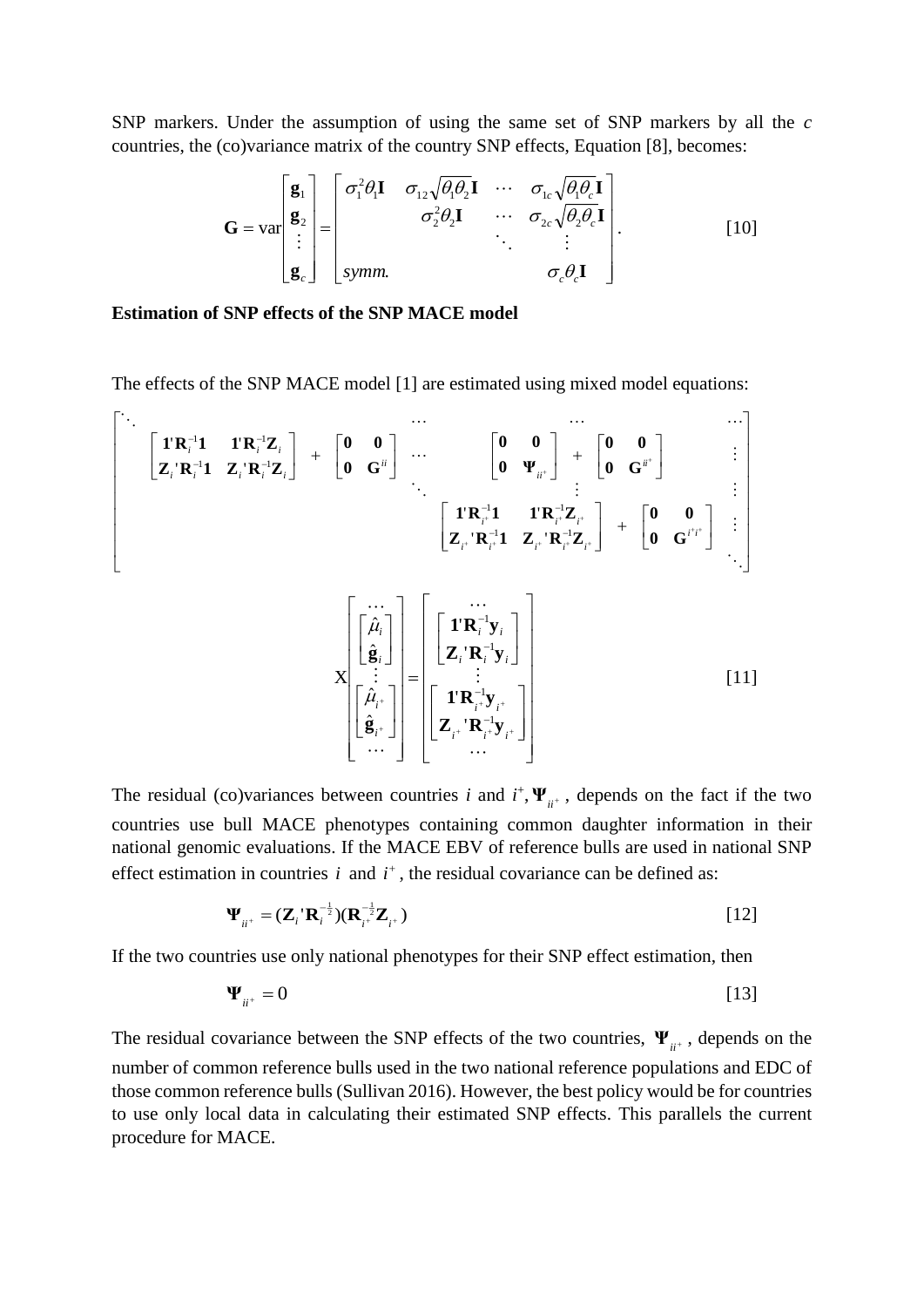#### **National data for the SNP MACE evaluation**

Countries need to submit national SNP effect estimates:  $g_i$ , and  $\mathbf{Z}_i \cdot \mathbf{R}_i^{-1} \mathbf{Z}_i$  for a measure of prediction error (co)variances of the SNP effect estimates. All the participating countries must code two SNP alleles A and B in the same way. Marker allele frequencies of a reference SNP allele, like allele A, as well as the variance of direct genomic values must be provided by the countries for the international SNP effect estimation. Because different genomic models may be used in national genomic evaluations, like the genomic BLUP model (GBLUP) or Bayesian genomic models (Meuwissen et al., 2001), we show below how the countries obtain national SNP effects for the SNP MACE evaluation from a genomic model other than the SNP BLUP model.

### **Converting GEBV of the GBLUP model to SNP effects**

Countries may use a GBLUP model, either single-step or multi-step ones, for genomic evaluation. GEBV of the GBLUP model can be converted directly to SNP effects following Liu et al. (2016):

$$
\mathbf{g}_i = (1 - k)\mathbf{B}_i \mathbf{Z}_i \mathbf{G}_{rel}^{-1} \mathbf{u}_i^*
$$

where k is proportion of residual polygenic variance in total additive genetic variance,  $\mathbf{u}_i^*$  is a vector of GEBV of reference animals, and Zi as defined before (design matrix for genotypes of reference animals) . The reliability values can be obtained from:

$$
\mathbf{G}_{rel} = (1 - k)\mathbf{Z}_i \mathbf{B}_i \mathbf{Z}_i + k\mathbf{A}_i
$$
 [15]

with  $A_i$  representing pedigree relationship matrix of the reference animals.

*SNP effects from the Bayesian genomic models* 

The SNP MACE model [1] makes the same assumption on SNP variances as the SNP BLUP model. Additionally, the SNP MACE model assumes the SNP markers explain equal genetic covariance among the SNP markers. The assumption of equal SNP genetic variances may be relaxed by allowing heterogeneous SNP genetic variances, like the Bayesian genomic models (Meuwissen et al., 2001). Likewise, we could also relax the assumption on each SNP contributing equally to the total genetic covariance between any country pair.

#### **Brown Swiss project**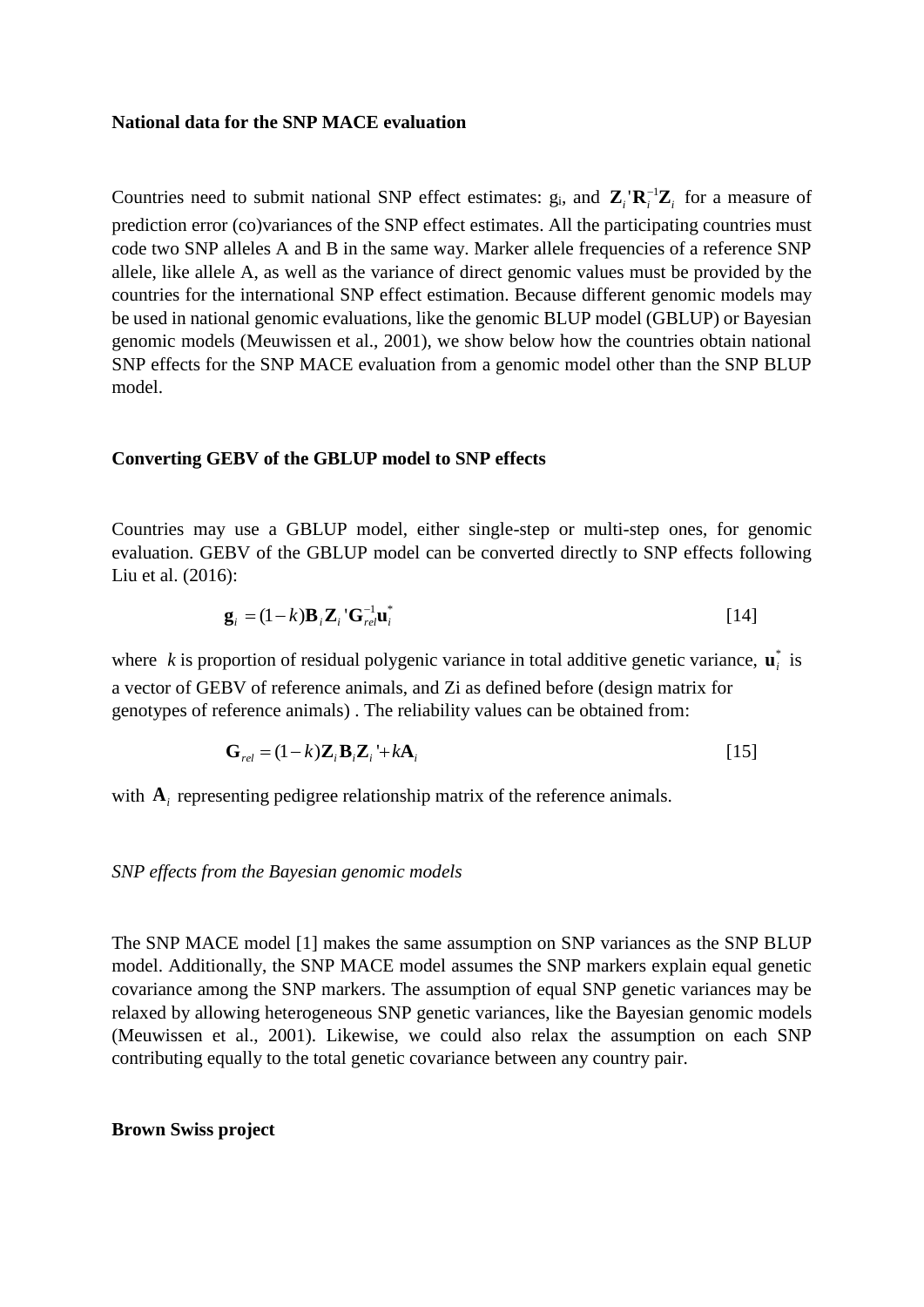To test this method of combining SNP solutions from different countries, Interbull is conducting a project using data from the Brown Swiss breed in 6 countries. As part of the "Intergenomics" project, Interbull receives individual animal data from Brown swiss bulls consisting of genotypes and EBVs. Interbull carries out an analysis of the combined data to estimate SNP solutions. In the SNPMace project we will use the meta-analysis described above to estimate SNP solutions and compare these with those obtained by analysis of the individual bull data.

As part of the SNPMace project, Jighly and Goddard at Agriculture Victoria are writing software to perform the meta-analysis. If the project is successful, Interbull will be able to use this software to offer a service to other breeds and countries that do not wish to supply individual animal data but would like to have SNP solutions estimated from multiple countries or breeds.

This project will run from April 2018 to Oct 2019. Then a decision will be made about the usefulness of this method and offering it as a service by Interbull.

## **Future**

More accurate EBVs can be obtained by using genome sequence genotypes and non-linear or Bayesian methods to estimate SNP effects. This is especially advantageous when combining data from different breeds. The analysis could then identify sequence variants that are particularly useful and these could be imputed from routine SNP genotypes or directly genotyped by countries participating in the analysis.

## **Acknowledgements**

The authors would like to thank the Brown Swiss community for providing the data, Interbull Centre, Sweden, and the Department of Economic Development, Jobs, Transports and Resources (DEDJTR), Australia.

## **References**

Bouwman, A. C., Daetwyler, H. D., Chamberlain, A. J., Ponce, C. H., Sargolzaei, M., Schenkel, F. S., et al. (2018). Meta-analysis of genome-wide association studies for cattle stature identifies common genes that regulate body size in mammals. Nature genetics, 50(3), 362.

Liu, Z., M.E. Goddard, B.J. Hayes, F. Reinhardt, & R. Reents, 2016. Technical note: Equivalent genomic models with a residual polygenic effect. J. Dairy Sci. 99:2016-2025.

Meuwissen, T.H.E., B.J. Hayes, & M.E. Goddard, 2001. Prediction of total genetic value using genome-wide dense marker maps. Genetics 157:1819–1829.